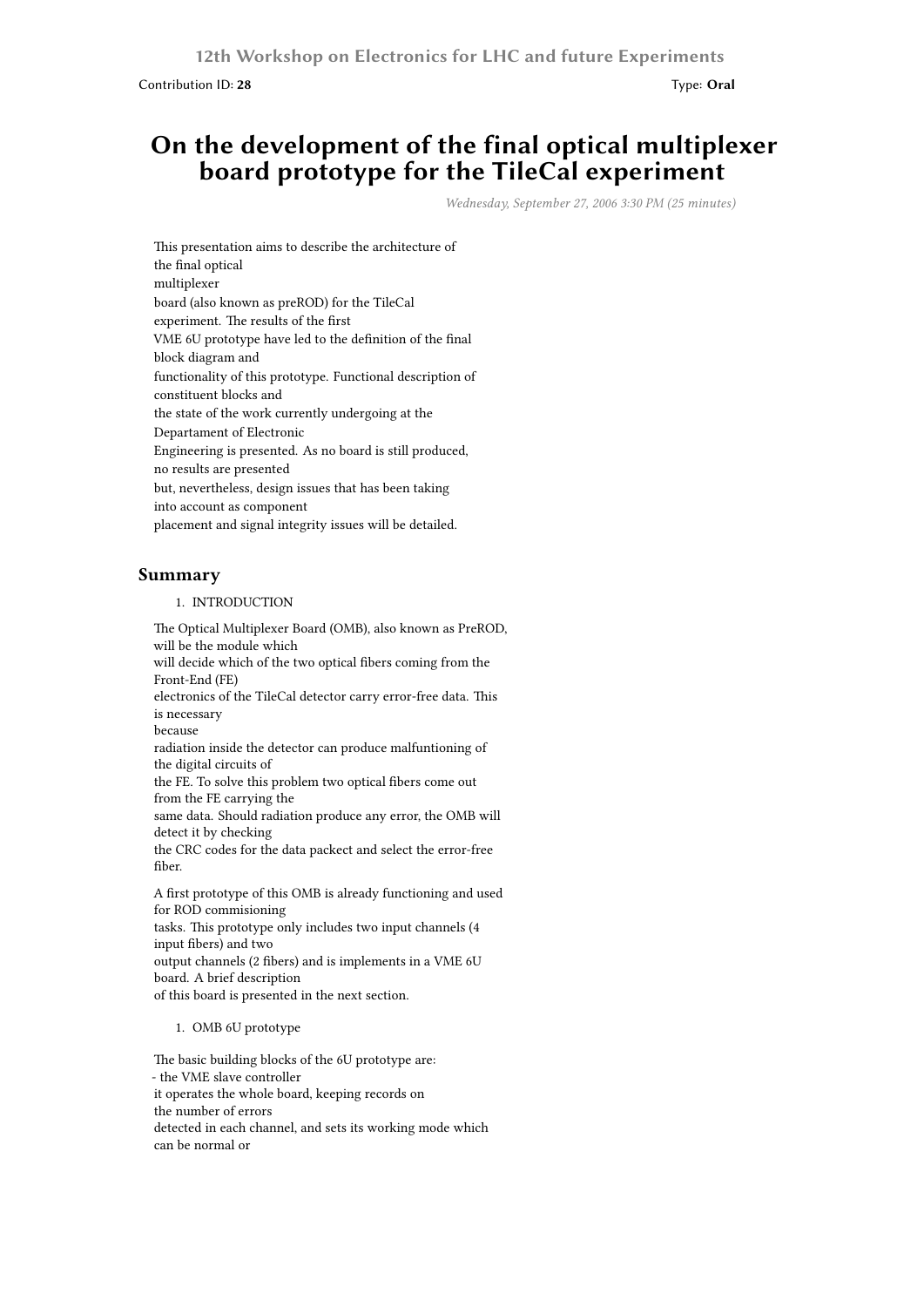injection. This second mode allows the OMB to inject data blocks either automatically or previously loaded from VME.

• the CRC and link controller it holds two input and one output high-speed link controller and the CRC algorithm calculation and checking logic. It's connected to the VME controller for control and debug operations.

The prototype has two CRC and link controller blocks, one per input channel, and one VME slave controller.

One of the most interesting functionality of the board, provided the TileCal detector is not yet built, is the injection mode. With this mode it has been possible to carry out ROD commissioning tasks at Valencia thanks to the possibility of injecting known data blocks and the selection of trigger inputs, either internally generated or input from NIM logic.

1. OMB 9U description and current work

The good results achieved from the 6U experience are being now used to define the final OMB prototype. This prototype is conceived in a 1 to 1 ratio with respect to RODs. This is to say that each final prototype will have 8 input channels (16 fibers) and 8 output channels (8 fibers). Due to this modification a 9U format has been chosen for this new implementation.

With respect to functionality there are some minor modifications among of which, the inclusion of the TTC receiver chip is the main one. This would lead to the possibility of having trigger directly from the TTC system, something which is not possible now.

Electrically speaking the new board poses some problems related to signal integrity and component placement issues. The use of a single JTAG chain for the programming of all the FPGA chips in the board and the bus connecting the VME controller and the CRC controllers are the main issues. Simulation of this connections as well as firmware modification in the FPGA used are part of the work currently going on and

that will be included in the presentation.

**Primary author:** GONZALEZ MILLAN, Vicente (Dep. Ingeniería Electrónica - Univ. Valencia)

**Co-authors:** VALERO BIOT, Alberto (IFIC-Valencia); FERRER SORIA, Antonio (IFIC-Valencia); MUNAR, Antonio (IFIC-Valencia); RUIZ MARTÍNEZ, Arantxa (IFIC-Valencia); SALVACHÚA FERRANDO, Belén (IFIC-Valencia); SOLANS SÁNCHEZ, Carlos (IFIC-Valencia); CUENCA ALMENAR, Cristobal (IFIC-Valencia); HIGÓN RO-DRÍGUEZ, Emilio (IFIC-Valencia); SANCHIS PERIS, Enrique (Dep. Ingeniería Electrónica - Univ. Valencia); FUL-